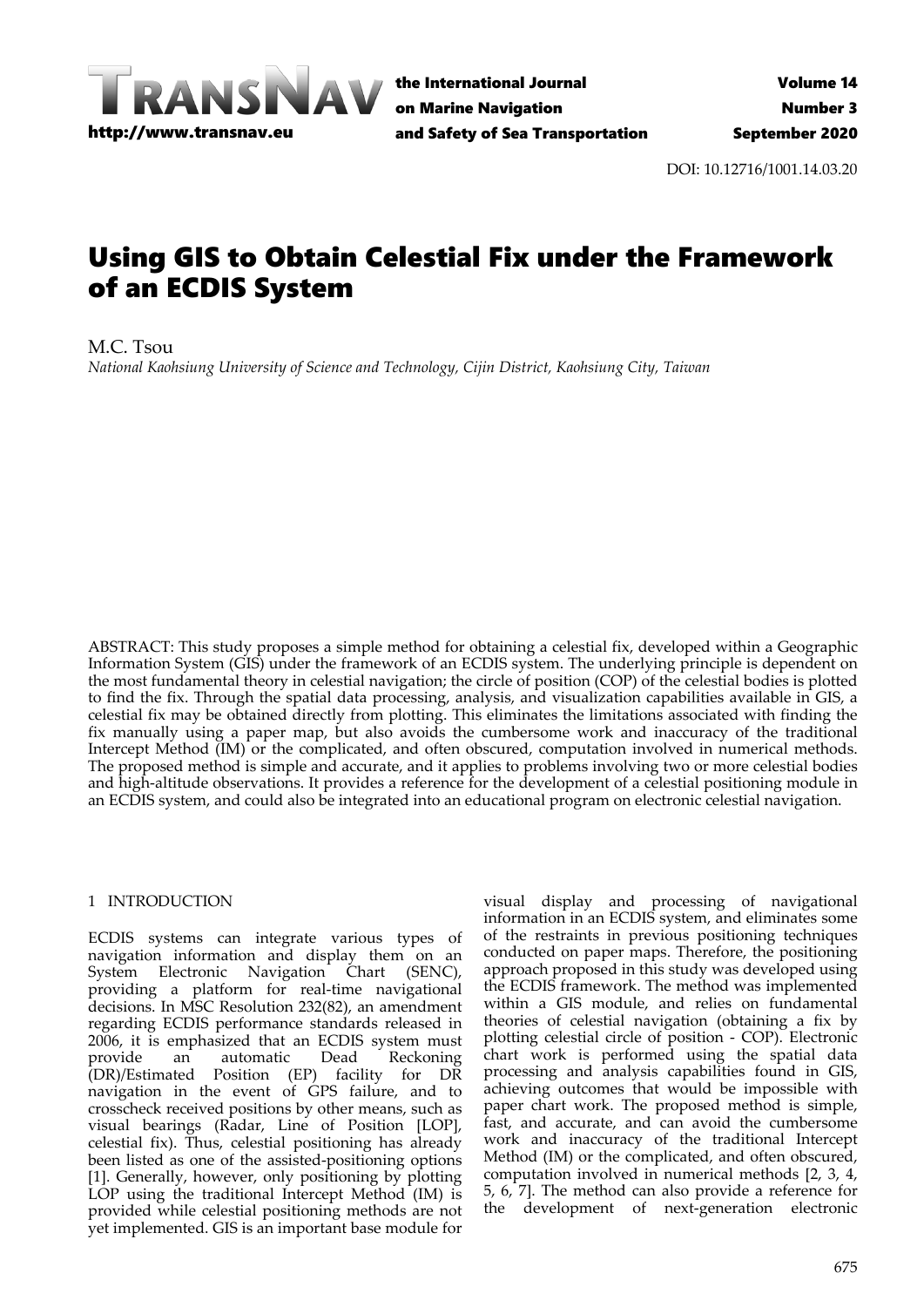celestial navigation modules that improve the visualfixing functions in ECDIS systems.

## 2 POSITIONING BY PLOTTING COP

The principle of the COP fix is quite simple, and can be carried out provided one can plot the COP directly onto a paper chart. According to the relationship between celestial and Earth coordinates, in which they are each other's projections, an observer's COP is the projection of the circle of zenith distance onto the surface of the Earth. The center of the COP is the Geographic Position (GP) of the celestial body. The point of intersection closest to the estimated vessel position is the observed vessel position (Figure 1).



Figure 1. The principle of COP positioning[4]

#### 3 LIMITATIONS OF TRADITIONAL COP POSITIONING

Although the principle of obtaining the position fix by plotting COP is simple, it is difficult to use in practice due to the following reasons:

- 1 The radius of COP is too large when plotted on a typical paper chart.
- 2 As the measured latitude becomes further from the equator, there is more distortion of the circle at higher latitudes (Figure 2).
- 3 If a globe were used for direct positioning, the diameter of the globe would need to be very large to achieve the required accuracy. This is clearly impractical.

In view of these limitations, the graphical positioning method using COP can only be applied to high-altitude observations for celestial bodies with an altitude greater than 87°. However, such cases are rare in practice, and therefore this case has very limited value.



Figure 2. The projected curve of a COP, with the same diameter, at various latitudes

## 4 REVISITING GRAPHICAL POSITIONING USING **COP**

Digital storage and processing in ECDIS systems has removed some limitations associated with paper charts. When displaying vector data, for example, the entire world or any part thereof may be displayed at any scale provided adequate computer memory is available. Maps covering different regions match perfectly at the boundaries, and may therefore be viewed as a single contiguous map with no limit on map size. Moreover, on an ECDIS system, within which GIS plays a key role, geodetic datum, and projection can be changed to plot projected curve of COP easily. For COP positioning, a general chart with a small scale or an electronic plotting sheet covering the whole world is enough. Upon completion, the results can be overlaid on a chart with a larger scale for display without compromising the accuracy.

#### 5 CELESTIAL NAVIGATION FIX BASED ON GIS.

GIS has been widely applied in a variety of fields. For example, Traffic Geographic Information Systems (GIS-T) are an extension of GIS technology into the realm of transportation, integrating GIS with various kinds of traffic information analysis and processing techniques. Marine Geographic Information Systems (MGIS) are an important application of GIS in the management of the marine environment and ocean resource data. Both systems have their own areas of expertise and technologies. Provided it can be integrated into Marine Traffic GIS (MTGIS), the new system can be applied in marine traffic and ocean surveying. ECDIS can be viewed as such an example.

# 6 THE INTEGRATION OF GIS WITH THE NAVIGATION INFORMATION SYSTEM

Figure 3 demonstrates the framework of a Navigation Information System (NIS). The ECDIS system, as the core of the NIS, manages spatial data (GIS) and attribute data (Management Information System – MIS), and provides a platform for integration of navigation data and decision-making. Most common features, such as navigation route planning (e.g., checking safety contours and critical area) and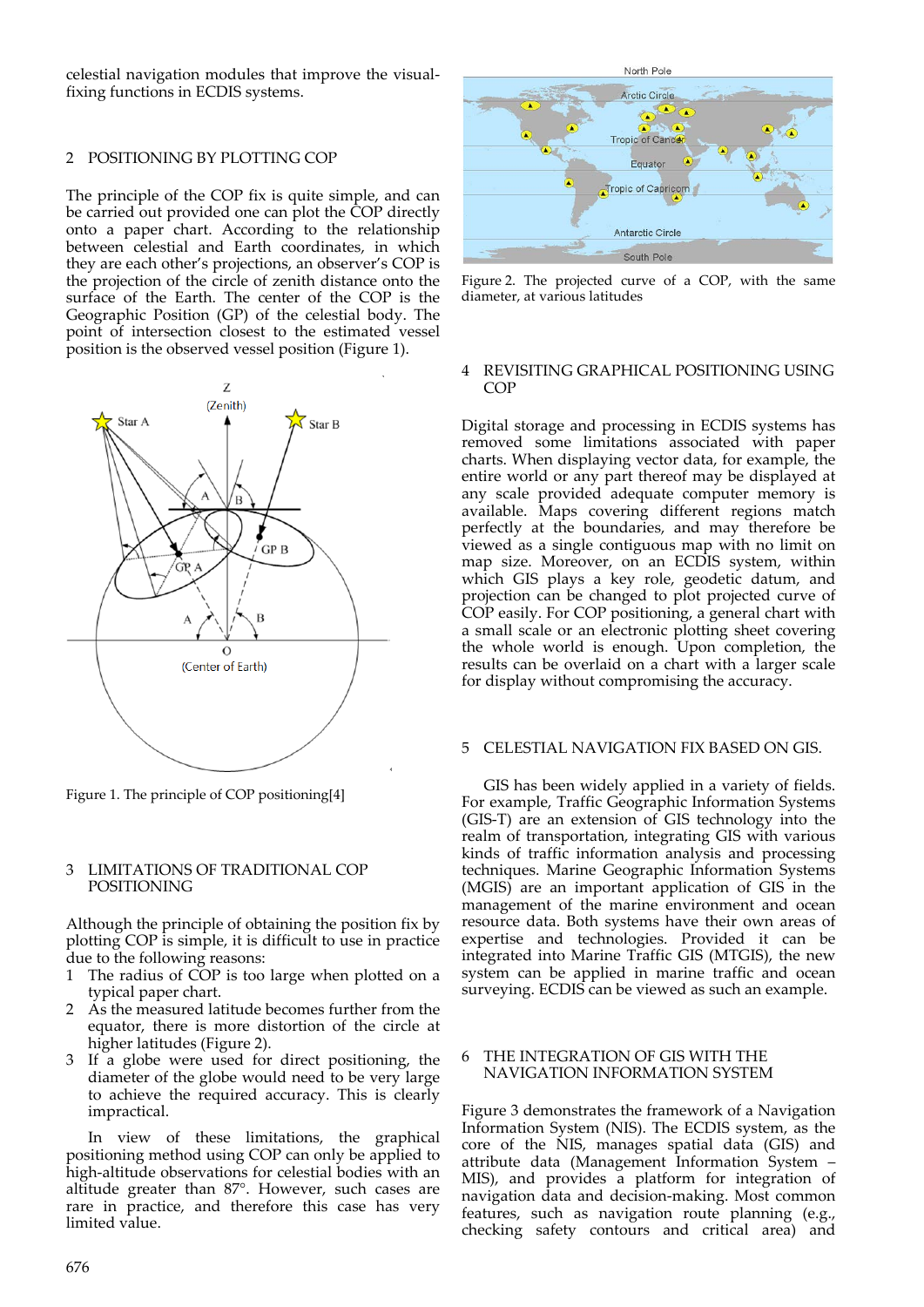position monitoring (e.g., XTE alerts, waypoint alerts, and anchor watch) are derived from the geoprocessing capabilities in MTGIS. It is also shown in Figure 4 that only a very small portion of GIS functionality is used in ECDIS at present. To develop more intelligent NIS in the future, the capabilities of MTGIS must be expanded.



Figure 3. The relationship between GIS and ECDIS in the NIS framework [9]

# 7 IMPLEMENTATION OF GIS IN CELESTIAL POSITIONING

GIS software ArcGIS 10.5 released by ESRI is employed in this study; this software package includes complete GIS functionality and has been widely applied in geographical information related research. There is no extra data required other than the general astronomical observation data. The GIS functions used are also basic functions that may be found in any normal GIS software package.

# 7.1 *Input Data*

To plot COP of a celestial body in the ECDIS system, the required input data are a map, the Greenwich Hour Angle (GHA) and Declination (Dec), and the observed altitude (Ho) of the body. A general chart with a small scale or an electronic plotting sheet covering the whole world may be used. The results may subsequently be overlaid onto any electronic navigation chart. Dec corresponds to the latitude of the GP of the celestial body. GHA must be converted to represent the longitude of GP. Ho is used to calculate the radius of COP with the unit of nautical miles. DR position is used to determine the vessel position.

# 7.2 *Main Functions in GIS and Operating Procedure*

To make the execution automatic, the ModelBuilder module in ArcGIS was used. The procedure is shown in Figure 4. The main GIS functions involved in the process are:

1 Defining the Geodetic Datum: The default geodetic datum in ECDIS is WGS84, which assumes that the earth is an ellipsoid with a semi-major axis of 6378137 meters and semi-minor axis of 6356752.3

meters. Both the celestial sphere and the Earth are considered as perfect spheres in celestial navigation. The coordinates between the two are each other's projections. In astronomical positioning, COP plotted with respect to the geodetic datum (WGS84) in an ECDIS system is slightly different to the COP plotted by assuming the earth as a perfect sphere. Therefore, the former datum cannot be directly applied in celestial positioning. To adjust the geodetic datum, the average radius of earth (6371000 meters) is taken as the geodetic datum of Earth as a perfect sphere. All subsequent distance calculation is based on this datum.

- 2 Buffer: In this study, it is proposed that the buffer function may be used to construct the COP of the celestial body. The circle is centered at its GP, and radius is the co-altitude (90°–Ho). In the GIS environment, different distance units can be used as radius of the buffer ring, and previously arduous tasks (such as plotting COP on Mercator paper chart in high latitude regions or for large areas) may be easily achieved. In the construction of COP, radius of the buffer ring must be set as the co-altitude in nautical miles.
- 3 Intersections: Locate the intersection of spatial entities; the intersections of the resultant COPs are the possible vessel positions.
- 4 Spatial Query: As there may be more than one point of intersection between COP, DR position is needed for further determination. In this study, the spatial query function is used to search for the point of intersection near the DR position and to determine vessel position. The query operator is set to 'within a distance'. The radius for the search is user-defined; however, 60 NM is generally sufficient. In a two-body fix, a single point is obtained from this operation, and this point is the celestial fix of the vessel; in case of a multi-body fix, a further processing step is required .
- Mean Center: In a multi-body fix, a group of intersection points in the proximity of the DR vessel position is obtained via a spatial query from multiple COP intersections. The mean center function calculates the center of this group; this is the most probable position (refer to Figure 5). This operation is equivalent to finding vessel position from the cocked hat region between the points of intersection.



Figure 4. The procedure used to obtain a multi-body celestial fix in GIS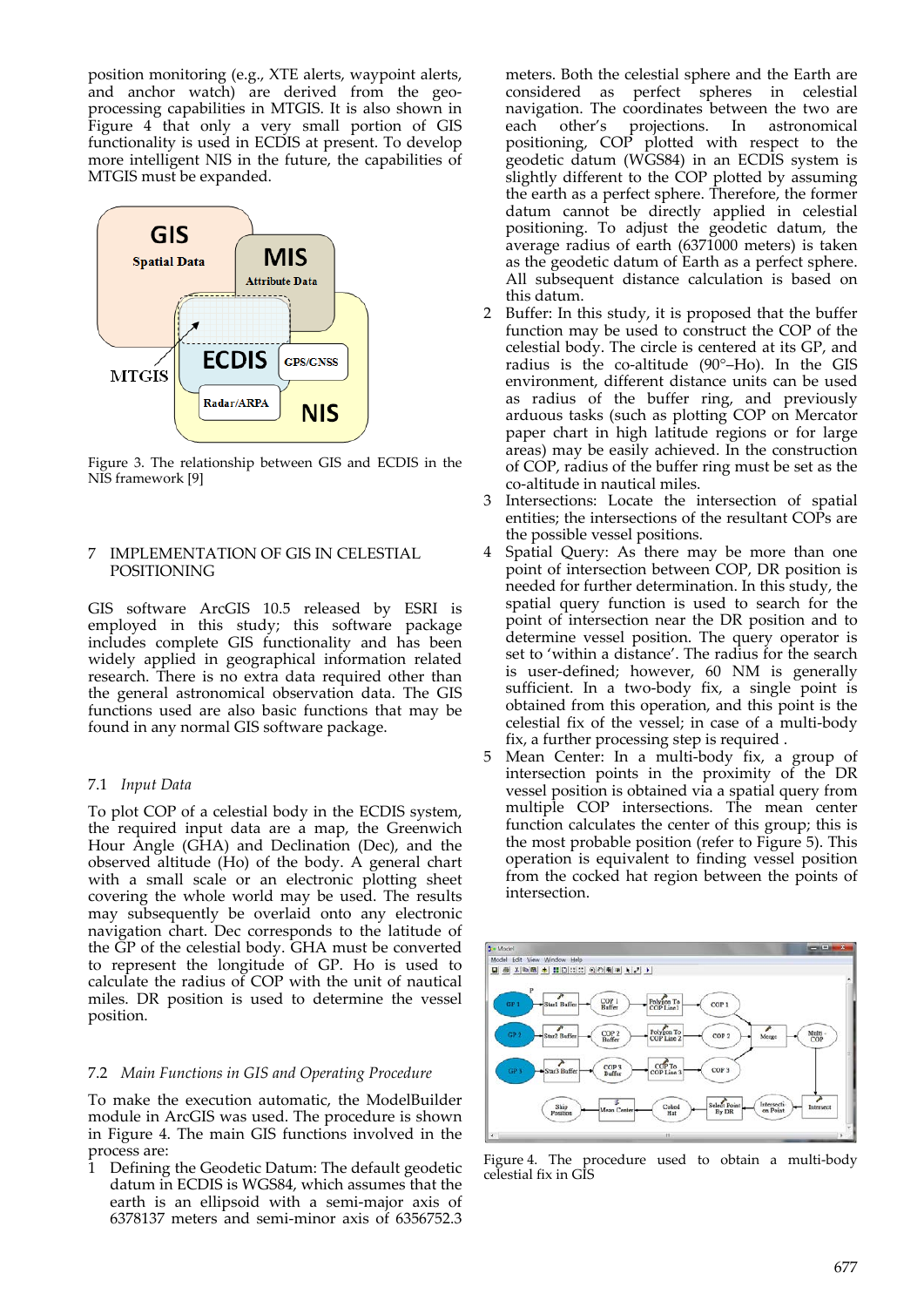

Figure 5. Determination of the Mean Centre.

#### 8 RESULT VALIDATION.

Two-body fix, multi-body fix, and high-altitude observation data was used to validate the proposed graphical approach using COP in GIS, by comparing results with those from three previously published methods for obtaining a celestial navigation fix. The three methods used for comparison are traditional IM, programed IM by Dewit  $\left[\dot{8}\right]$ , and the computational method proposed by Metcalf and Metcalf [10].

## 8.1 *TWO-BODY FIX*

The data in this case study is taken from Hsu et al. (2005). It can be seen from Table 1 that the observed altitude of Alkaid is as high as 77°34.9', which exceeds the upper limit of 70° in the intercept method. Hsu et al. (2005) found that at high altitude, LOP drawn using the intercept method shifted due to curvature error, resulting in an inaccurate estimate of vessel position. Comparison in Table 2 indicates that GIS COP is not affected by the altitude or latitude of observation, and the obtained results are the same as those from other computational methods except for tradition IM.

Table 1. Extract of relevant information from Hsu et al.  $(2005)$  for two-body

| Body       | Capella              | Alkaid               |  |
|------------|----------------------|----------------------|--|
| ZT         | $20 - 03 - 58$       | $20-02-56$           |  |
| Ho         | $15^{\circ} 19.3'$   | $77^{\circ}$ 34.9'   |  |
| <b>GHA</b> | $131^{\circ} 24.8'$  | $003^{\circ}$ 14.2'  |  |
| Dec.       | $45^{\circ}$ 58.4' N | $49^{\circ}$ 25.7' N |  |

Table 2. Two-body fix position

|           | DR: $L = 41^{\circ} N$ , $\lambda = 017^{\circ} W$ |                       |  |
|-----------|----------------------------------------------------|-----------------------|--|
| Method    |                                                    |                       |  |
| <b>IM</b> | $41^{\circ} 38.6' N$                               | $017^{\circ}$ 08.1' W |  |
| Dewit     | $41^{\circ} 39.1' N$                               | $017^{\circ}$ 07.3' W |  |
| Metcalf   | $41^{\circ} 39.1' N$                               | $017^{\circ}$ 07.3' W |  |
| GIS COP   | $41^{\circ} 39.1' N$                               | $017^{\circ}$ 07.3' W |  |



Figure 6. Results of the two-body fix

## 8.2 *MULTI-BODY FIX*

There are four celestial bodies used for calculation in this case study. In addition to the increased number of celestial bodies, correction on the running fix is also applied. Except for IM, where graphical errors may have resulted in some discrepancies, the vessel position estimate from the proposed method is close to the estimate obtained using computational methods.

Table 3. Multi-body fix

| Course: 220° Speed: 18 kts                                               |                   |                                                                                      |                                                           |                                                                    |
|--------------------------------------------------------------------------|-------------------|--------------------------------------------------------------------------------------|-----------------------------------------------------------|--------------------------------------------------------------------|
| Body                                                                     | ZT (1993/9/13) Ho |                                                                                      | GHA                                                       | Dec.                                                               |
| Altair<br>Fomalhaut 18-04-00<br>Achernar 18-08-00<br>Rasalhague 18-12-00 | 18-00-00          | $37^{\circ} 53.0'$<br>$27^{\circ} 54.0'$<br>$17^{\circ} 46.5'$<br>$41^{\circ}$ 35.5' | 279° 24.2' 29° 39.1' S<br>$240^{\circ}$ 21.7' 57° 15.8' S | $325^{\circ}$ 06.6' 08° 51.4' N<br>$002^{\circ}$ 04.8' 12° 34.1' N |

Table 4. Milti-body fix position

| DR : L =35° S, $\lambda$ = 005° E |                       |                       |  |
|-----------------------------------|-----------------------|-----------------------|--|
| Method                            |                       |                       |  |
| ΙM                                | $35^{\circ} 19.0$ ' S | $005^{\circ}$ 26.5' E |  |
| Dewit                             | $35^{\circ} 18.6$ ' S | $005^{\circ}$ 27.0' E |  |
| Metcalf                           | $35^{\circ} 18.6$ ' S | $005^{\circ}$ 27.0' E |  |
| GIS COP                           | $35^{\circ}$ 18.5' S  | $005^{\circ}$ 27.1' E |  |



Figure 7. Results of the multi-body celestial fix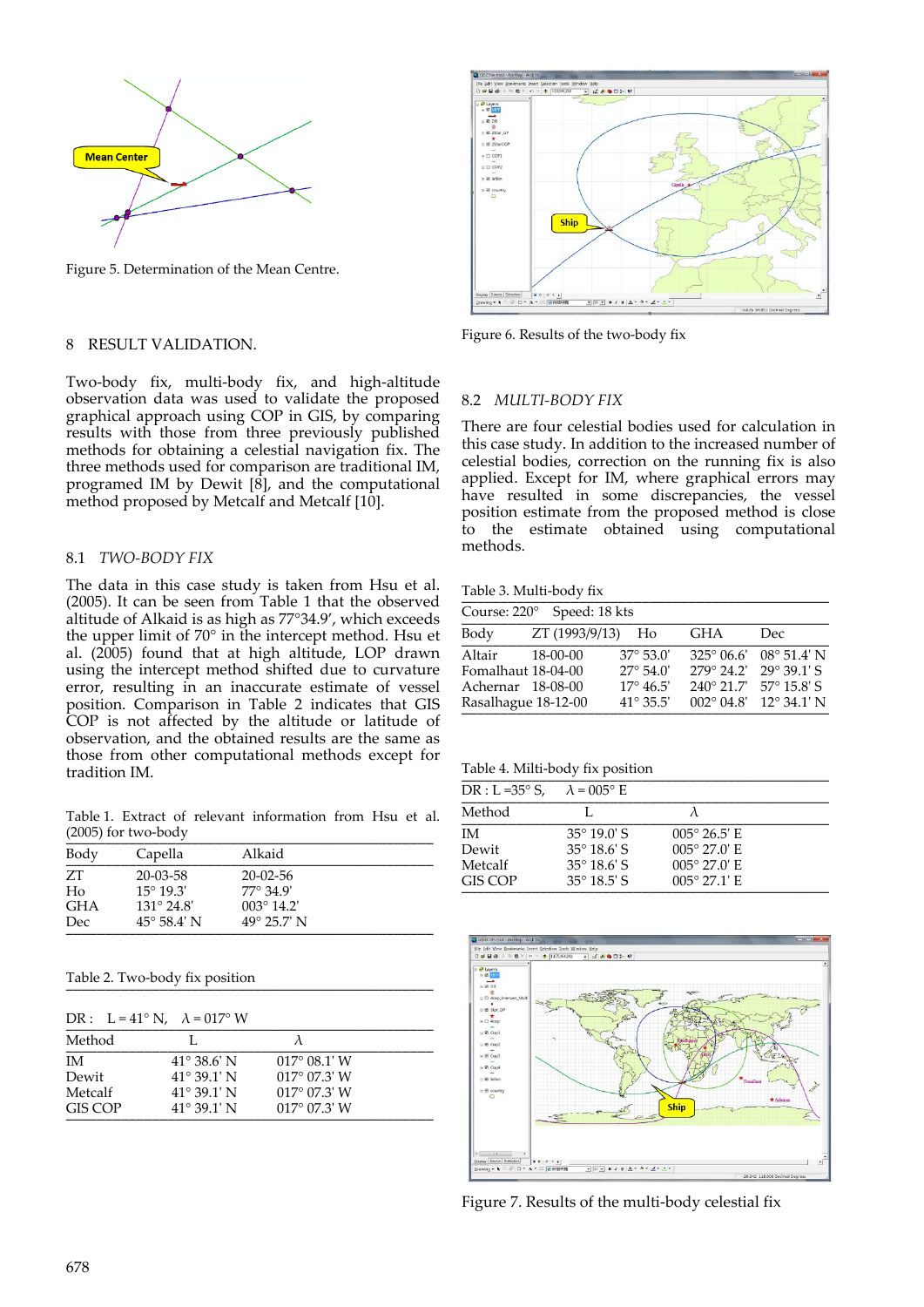

Figure 8. Cocked hat region in a multi-body fix

#### 8.3 *HIGH ALTITUDE OBSERVATION FIX*

In this case, three high-altitude observations were conducted before and after the sun transit time. Due to curvature of the line of position, IM is no longer applicable, and it would be necessary to resort to graphical methods for high altitude or computational methods to find the vessel position. Results from the current study resemble those obtained by computational methods, and are evidently superior to those obtained from the graphical method using COP.

Table 5. High altitude observation

|      | Course: 290° Speed: 15 kts |                    |            |                                  |
|------|----------------------------|--------------------|------------|----------------------------------|
| Body | ZT (1996/9/8) Ho           |                    | <b>GHA</b> | Dec                              |
| Sun  | $11 - 56 - 13$             | $89^{\circ} 19.4'$ |            | $269^{\circ}$ 38.9' 0.5° 34.6' N |
| Sun  | 11-58-19                   | $89^{\circ}36.2'$  |            | $270^{\circ}$ 10.5' 0.5° 34.5' N |
| Sun  | $12 - 00 - 41$             | $89^{\circ} 19.2'$ |            | $270^{\circ} 46.0'$ 0.5° 34.5' N |

Table 6. High altitude fix position

|          | DR : $L = 06^\circ$ N, $\lambda = 090^\circ$ E |                       |  |
|----------|------------------------------------------------|-----------------------|--|
| Method   | L.                                             | $\lambda$             |  |
| COP Plot | $05^{\circ} 59.0' N$                           | $089^{\circ}$ 47.8' E |  |
| Dewit    | $05^{\circ} 58.1' N$                           | $089^{\circ}$ 47.6' W |  |
| Metcalf  | $05^{\circ} 58.1' N$                           | $089^{\circ}$ 47.6' W |  |
| GIS COP  | $05^{\circ} 58.0^{\circ}$ N                    | $089^{\circ}$ 47.6' W |  |



Figure 9. Results of a high-altitude observation fix

## 9 RESULT DISCUSSION

While the results of this study are slightly different from those of the other computational methods described, they are evidently more accurate than those obtained using the graphical method. The main reason for the difference lies in the mean-center function used in multi-body fix procedure, and the resolution of the COP constructed using the buffer function (refer to Figure 10). However, the resolution of the COP produced in the buffer function is sufficient for normal navigation purposes. Moreover, the macro functions in the GIS software can link related functions and make the process more automatic. The execution time of the whole positioning process is very short, satisfying the requirement for real-time positioning.



Figure 10. Different vertex resolution at the intersection of two COPs

#### 10 CONCLUSIONS

Considering the applications of GIS in marine traffic, current ECDIS only uses a small portion of GIS capabilities. To give ECDIS more capability to support decision-making during navigation, and hence enhance navigational safety, the functionality of GIS in ECDIS needs to be expanded. In this work, a direct celestial fix technique using the COP fix principle within a GIS system is proposed. The method applies to two-body fix, multi-body fix, and high-altitude observation problems; it is simple compared to other numerical analysis methods, and avoids the cumbersome calculation and plotting that is required in more manual methods. Experience with the system demonstrates that the complicated and cumbersome calculation and plotting of traditional methods are avoided, and the proposed method is easier to perform than other numerical methods. Through complete integration with an ECDIS system, positioning results can be presented visually, facilitating the promotion and application of celestial navigation. Currently, ECDIS lacks comprehensive support for celestial fix procedures, and new functions in this area need to be implemented to offer alternatives to the existing assisted-positioning